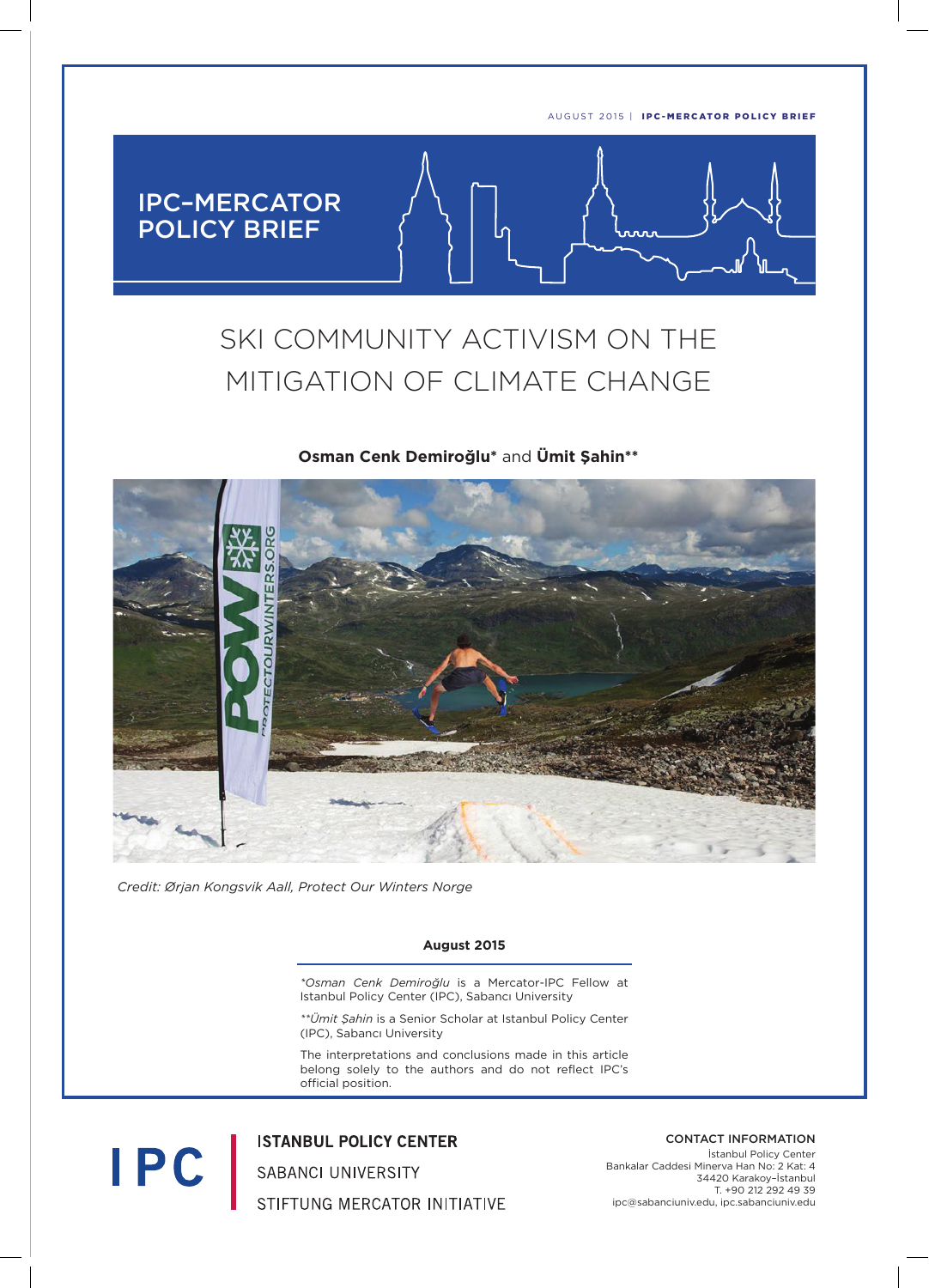#### SKI COMMUNITY ACTIVISM ON THE MITIGATION OF CLIMATE CHANGE | AUGUST 2015

Demiroğlu, Osman Cenk; Şahin, Ümit.

 Ski Community Activism on the Mitigation of Climate Change. 12p.; 30cm. - (Sabanci University Istanbul Policy Center; Stiftung Mercator Initiative)

ISBN 978-605-9178-09-9

Cover Design: MYRA; Implementation: grafikaSU 1.Edition: 2015 Printed by: Fabrika Basım Göztepe Mh. İnönü Cd. No:74/A Bağcılar / İSTANBUL

ISBN 978-605-9178-09-9

İstanbul Policy Center Bankalar Caddesi Minerva Han No: 2 Kat: 4 34420 Karakoy–İstanbul T. +90 212 292 49 39 ipc@sabanciuniv.edu ipc.sabanciuniv.edu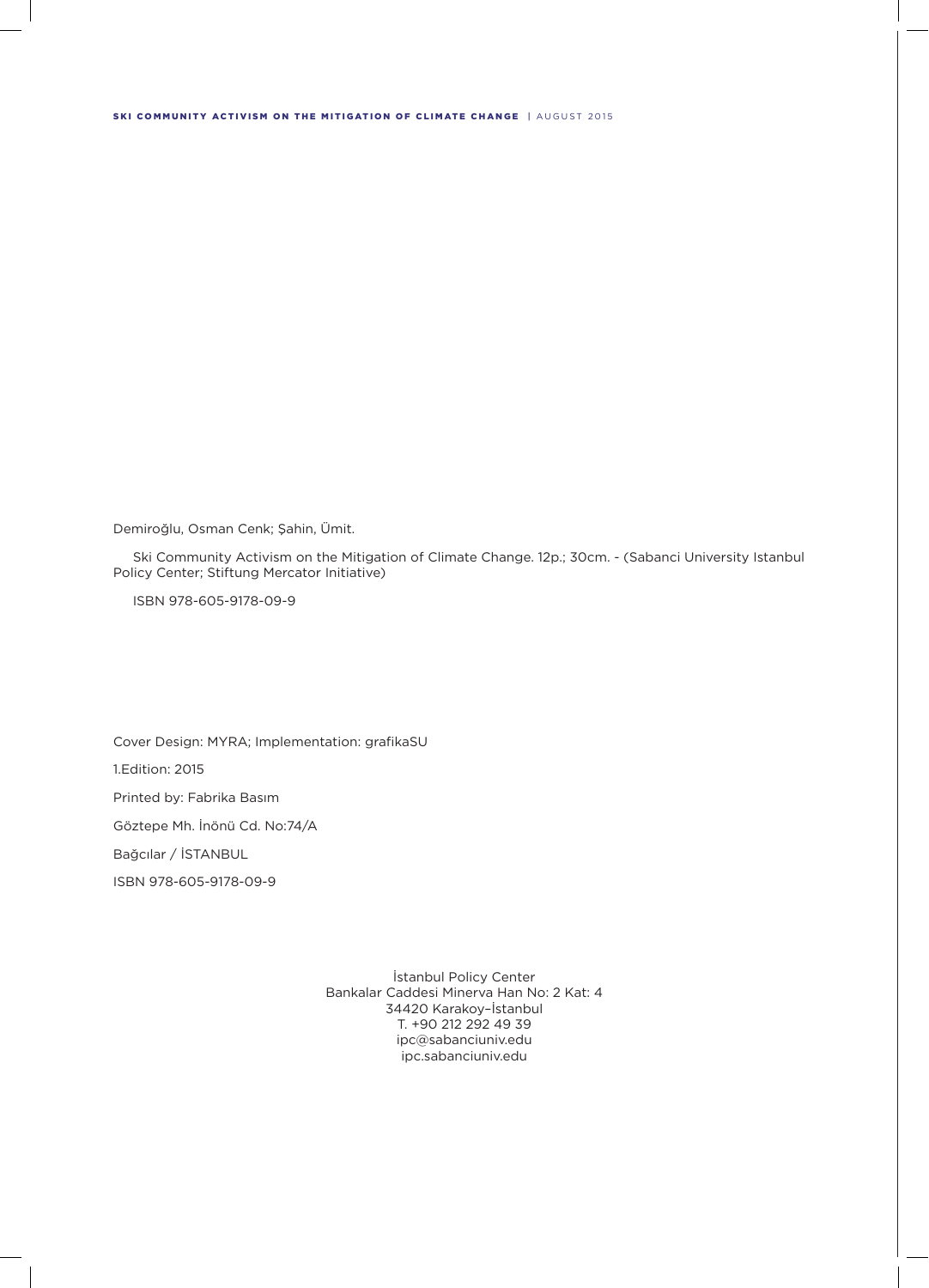## **Executive Summary**

Humans are both the cause and the victims of climate change, which has negative net effects on a global scale. Humans around the world are not only being affected in ill part because of climate change but also are fuelling the major driver of warming led change through an unprecedented increase in greenhouse gas (GHG) emissions that has been ongoing since the Industrial Revolution. Such selfdestruction occurs to the detriment of the most exposed and the most sensitive economic sectors, appearing as the initial symptoms of climate change. In return, these sectors, the canaries of the coalmine, not only do their best to adapt to climate change but also more importantly call for urgent attention at the global level. However, their individual and/or collective efforts alone are not enough to combat the change in their designated environments. The ski tourism community and industry is one of such socioeconomic institutions where the immediate and high magnitude impacts of climate change are already being felt, and more impact is expected in the near future. Such a status has called the ski community and industry to rise beyond impact acknowledgment and adaptation by forming organizations that draw attention to the mitigation phase of climate change. These relatively young but swiftly globalizing initiatives are doing their best to invite the suppliers and the consumers of ski tourism to participate in climate friendly initiatives in a voluntary and financially reasonable manner; however, such efforts would remain limited should this friendliness not be turned into activism to foster the macro decisions of policymakers.

## **Introduction**

The contemporary climate change phenomenon popularly known as "global warming" has had a greater effect on humans than any other period of climate change in history, both in terms of its causes and its impacts. Climate has been changing for millions of years, but the recent anthropogenic climate change is unique. As opposed to historical cycles such as the Medieval Warm Period and the Little Ice Age in which natural phenomena may be stated as the major drivers of climate change, human beings have managed to become the major force behind the most recent climate change, which began just two centuries ago with the Industrial Revolution. Today, it is a commonly accepted scientific fact that "human influence on the climate system is clear, and recent anthropogenic emissions of greenhouse gases are the highest in history."1 In return, the human systems, together with the surrounding natural systems, are exposed to a negative net impact reflected in worsening food production, livelihoods, health, and economics. The tourism industry is among the most vulnerable sectors of the economy to climate change, with ski tourism depicted as the "canary in the coalmine"<sup>2</sup> that needs to signal the peak warning on warming.

#### **The Ski Tourism Industry**

The travel and tourism industry is one of the largest sectors of the global economy, accounting for 9.5% of the Gross World Product and one out of every 11 jobs in the world, which translates into \$7 trillion total revenue and 266 million jobs in absolute figures as of  $2013<sup>3</sup>$ . The ski industry is one of the most significant areas of travel and tourism activities, with around 400 million visits by some 120 million enthusiasts annually to the 6,000 ski areas in 80 countries. Despite the relatively large size of the industry, ski tourism can be characterized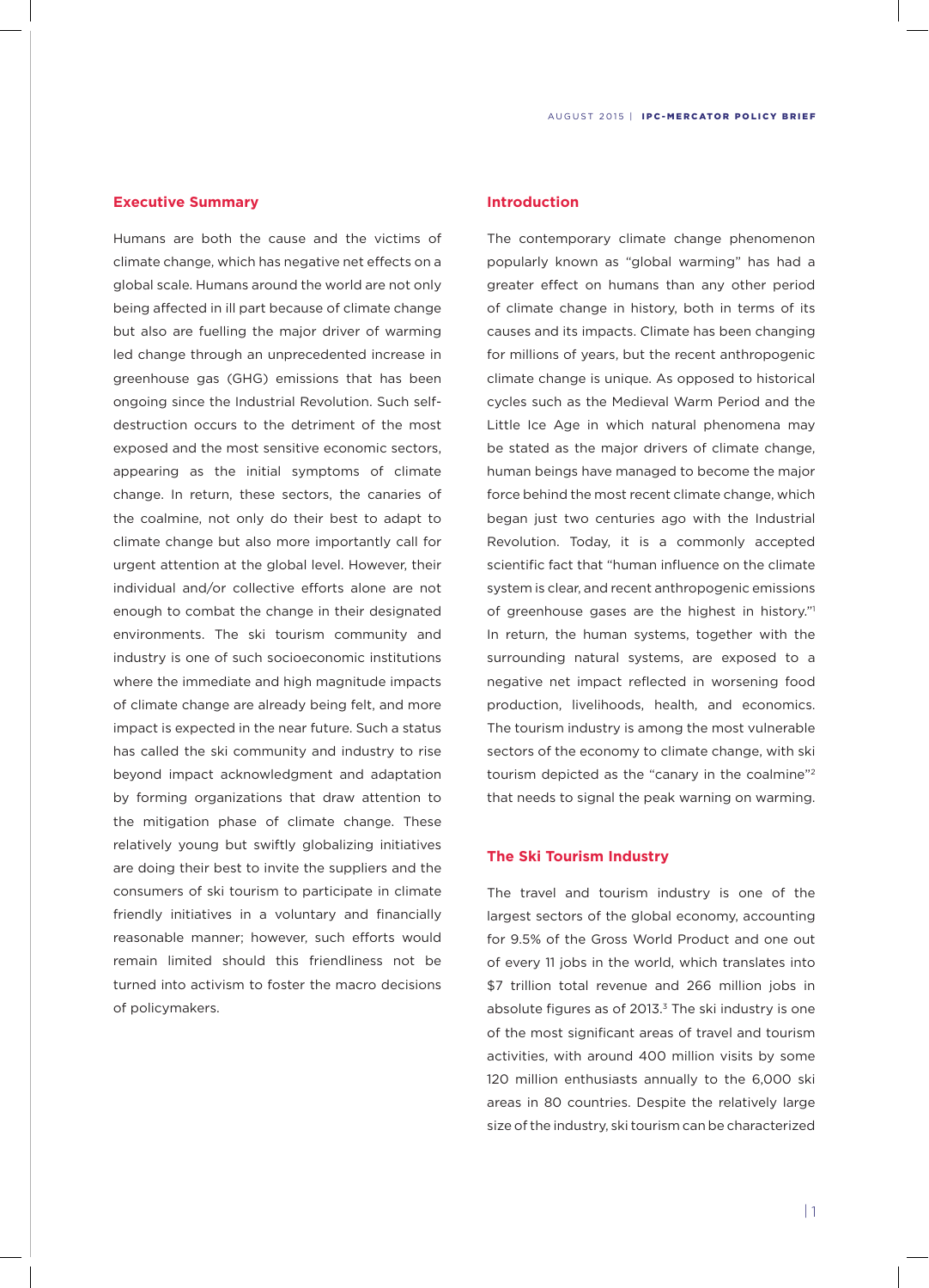by high spatial concentration of market origins, destinations, and flows to few countries in the Alps, North America, and East Asia. Activity takes place mostly within domestic borders but can also extend to intraregional networks through land travel within the immediate cross-border peripheries. Nonetheless, ski tourism can still play a vital role as an export factor in GDPs, such as in Austria and Andorra.4

A more prominent factor characterizing the ski tourism industry, besides spatial confinement, would be seasonality. As in every nature-based tourism sector, skiing and the like are highly dependent on physical resources: the existence of snow here being the major challenge.<sup>5,6,7</sup> Thus, ski tourism is mostly limited to the season from late fall to early spring in many parts of the world. Its economic life is determined by the depth and the duration of snow cover. Undoubtedly, the negative effects of contemporary climate change on the cryosphere have and will continue to have an impact on snow sports and the related socioeconomic institutions.

# **Impacts of Climate Change on the Ski Tourism Industry**

Leading experts name the ski industry as the tourism subsector that is "the most directly and the most immediately affected" by climate change.8 For this reason, the subject of climate change and ski tourism has drawn much attention from academics, yielding some 101 peer-reviewed articles from 1986 to 2013, the number of which are increasing exponentially as the visibility of the negative impacts of climate change become clearer in ski areas.<sup>9, 10</sup>

According to the latest findings of the Intergovernmental Panel on Climate Change  $(IPCC)$ ,<sup>11</sup> the combined global land and ocean temperature has risen by 0.85°C from 1880 to 2012, resulting in an annual global glacier mass loss of 226 billion tons between 1971 and 2009, and a significant decadal Northern Hemisphere spring snow cover loss of 1.7 million km2 between 1967 and 2012. The IPCC also concludes that a further increase of global surface temperature is expected within the range of 0.3 to 4.8°C by the end of the 21st century, with respect to the 1986-2005 average (Fig. 1). Such change would result in the loss of glaciers for good and the dissipation of another quarter of Northern Hemisphere snow cover in the worst-case scenario (Fig. 2). In both figures, the "representative concentration pathways (RCP)" refer to the amount of increase in radiative forcing, i.e. global heat balance, with a range of 2.6 to 8.5  $w/m^2$  by the year 2100 depending upon the expected greenhouse gas emissions. As the emissions increase, so do the radiative forcing and the temperature, leading to a correlated decrease in snow cover extent.



*Figure 1: Global Annual Mean Surface Air Temperature Anomaly Projections Relative to 1986- 200511*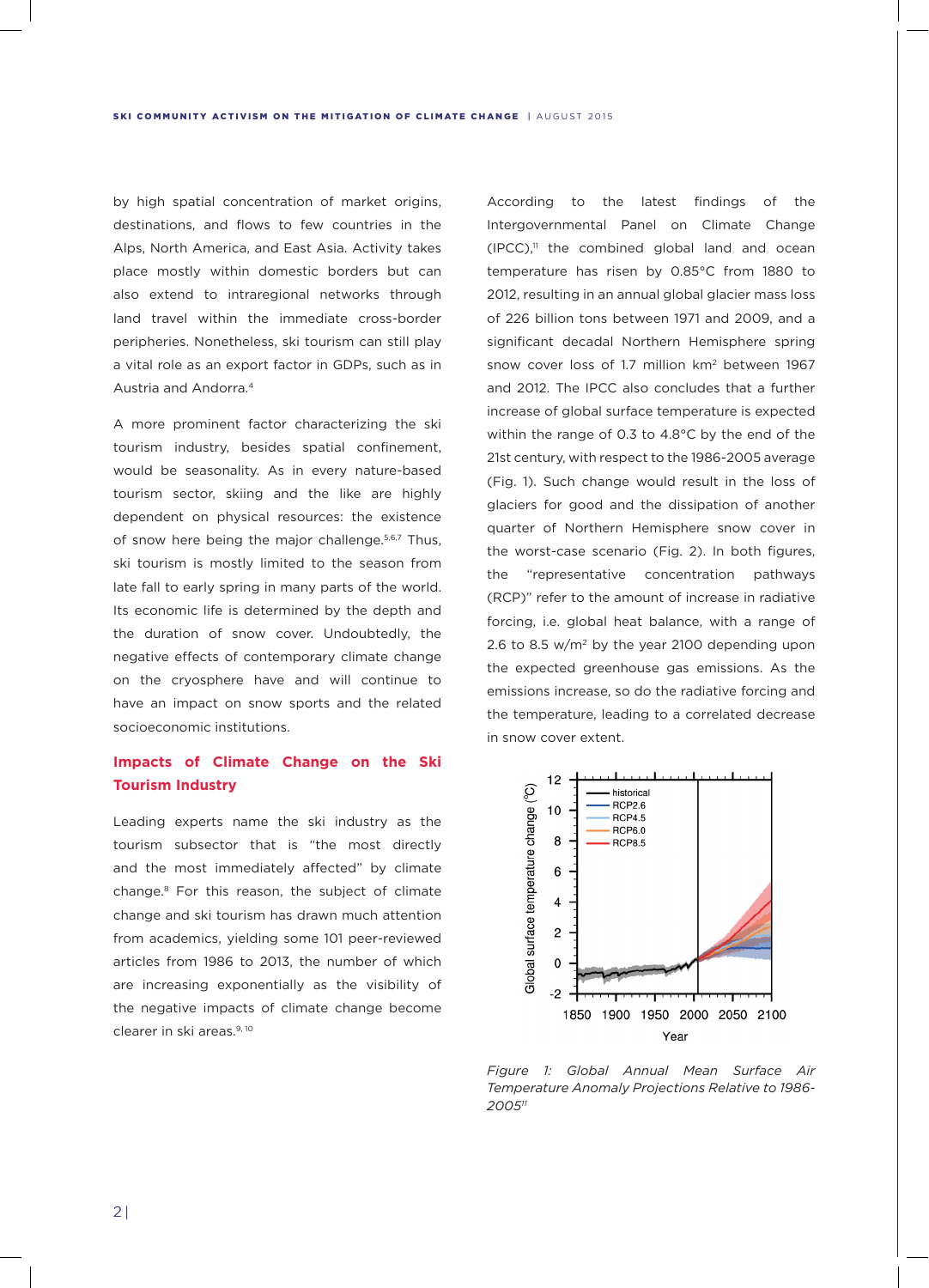

*Figure 2: Northern Hemisphere March-April Snow Cover Extent Change Projections Relative to 1986-200511*

The spatiotemporal shrinkage of snow cover is more prominent at the lowest latitudes and/or altitudes of the cryosphere, such as the Anatolian mountains and the Tyrolean valleys, where many of the world's ski resorts exist. An earlier study by the OECD<sup>12</sup> reveals that the number of naturally snow reliable ski areas in the Alps could decrease from a current total of 666 to 500 should the temperature regionally increase by just 1°C, whilst a 4°C warming would leave the Alps with only 202 naturally snow reliable areas. However, a much grimmer fate for the ski industry is seen in a recent study<sup>13</sup> on 310 ski areas in the eastern Alps that shows today only 188 ski areas are naturally snow reliable, i.e. suffice with a minimum snow depth of 30 cm for at least 100 days in a year; the other 122 areas remain only technically snow reliable as their reliability is restored by snowmaking for the time being. Further, the same study also shows that all naturally snow reliable areas would become only technically reliable if a regional warming of 4°C occurs, and the number of these technically snow reliable areas would be reduced to 130. Therefore, all ski areas will be erased from the map should the snowmaking technologies not support the snow cover. Likewise, similar results are also expected for other parts of the global ski tourism supply, such as

in the northeast United States where a reduction of technically snow reliable ski areas is projected to be made from 103 to only 30 by the end of the century.14

# **Adaptation of the Ski Tourism Industry to Climate Change**

Climate change adaptation has been an ongoing issue for the ski tourism industry, which sooner or later needed to build resilience against climate change. In this respect, the demand side is much more elastic, with time and money being the two major limits, as many tourists or recreationists could easily substitute their conventional ski holidays temporally by choosing to ski in colder periods, spatially by visiting more snow reliable destinations, or functionally by opting to engage in other activities. Ski tourism suppliers, on the other hand, are not capable of such elasticity as their product is based mostly on fixed assets founded in challenging landscapes. Therefore, many ski businesses tend to survive where they are, with few costly options to expand or extend higher and/or polewards. Among the many technical, operational, and political strategies, $15, 16$  snowmaking is the most common solution to combat the immediate impacts of climate change.

## **The Common Challenge of the Ski Community towards Climate Change Mitigation**

The ski industry needs to acknowledge that climate change is real and start adapting to it, because it will be too costly for trial and error methods at a later stage. However, a growing awareness and adaptation will only clear the symptoms not the problem itself, which, with regards to the ski tourism industry, is clearly identified by the IPCC<sup>11</sup>: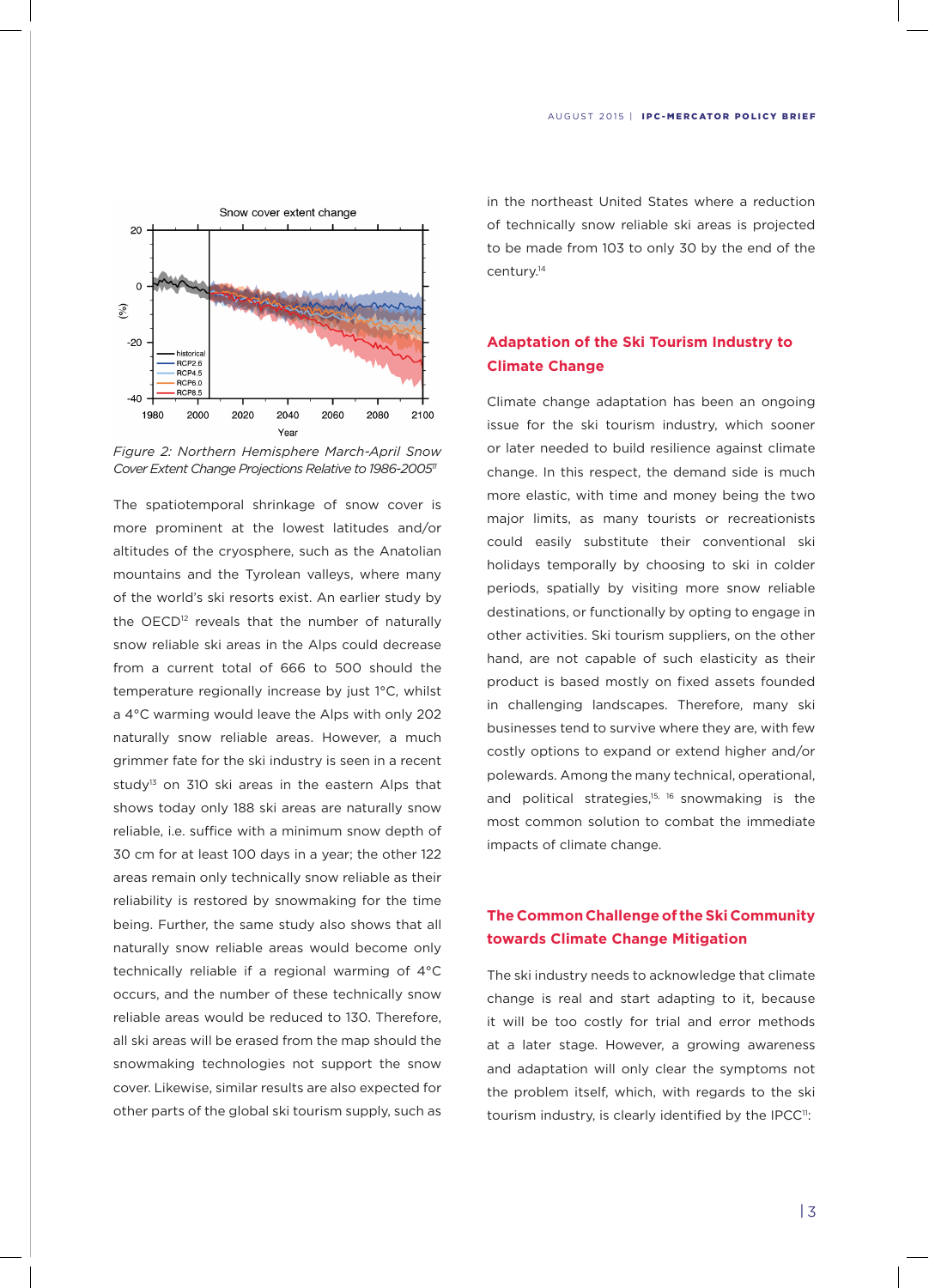# *It is likely that there has been an anthropogenic contribution to observed reductions in Northern Hemisphere spring snow cover since 1970.*

The said anthropogenic cause is the aforementioned emissions of greenhouse gases, mainly  $CO<sub>2</sub>$ , that have lead to the increase in radiative forcing (Fig. 3) and, consequently, decreased snow cover (Fig. 2). Therefore, it is important for the ski tourism industry to be climate friendly by reducing its carbon footprint towards neutrality. However, the sole climate friendliness of ski tourism itself may not suffice to build global resilience since the heated atmosphere recognizes no industrial or national borders and spills warming effects unjustly, neglecting the actual GHG balances of those causing climate change and the victims. This is foremost why the ski community as a whole should position itself as a mitigation activist in addition to being climate adaptive and friendly, especially wherever it claims itself as the climate change victim despite a negative GHG balance.<sup>17,18</sup>



*Figure 3: Projected Contributions of Greenhouse Gas (GHG) Concentrations to Radiative Forcing by the Year 210011*

Mitigation of GHG emissions is an issue that needs to be addressed and resolved at the top international level as consumption and production related footprints could be better neutralized through macro decisions. Therefore, the UN has

been a leading actor in laying the ground for intergovernmental negotiations, starting with the inauguration of the UN Framework Convention on Climate Change (UNFCCC) in 1992 and following up with 20 Conferences of the Parties (COPs) till now. On the other hand, climate change is a much too sensitive issue to be left alone to the politicians. Therefore, many NGOs have also directly, partly, or indirectly been engaged in climate change mitigation activism to raise awareness and put pressure on the decision makers who still have not managed to reach an agreement for the common good of the Earth and its people.

Global climate activism by grassroots organizations and NGOs became more visible after 2005, when the Kyoto Protocol entered into force.<sup>19</sup> Starting with the Montreal Climate Conference (COP 11) that same year, grassroots groups organized global climate action days formed around simultaneous mobilizations. Some dramatic climate related disasters such as Hurricane Katrina contributed to this awareness. In 2009 before the Copenhagen Climate Conference (COP 15), climate activism was at its peak thanks to the hopeful expectations from the summit that a new and ambitious climate agreement would have been accepted. A new movement called 350.org organized remarkable actions all over the world before the summit, and more than one hundred thousand people marched in Copenhagen. But the failure of the conference demotivated people and NGOs. A new period has started ahead of the highly anticipated conference in 2015 in Paris (COP 21). Not only mass mobilizations for the international negotiations but also bottomup solutions for decarbonization of the economy and different campaigns such as divestment from the fossil fuel industry have been going on for quite some time. Also, local environmental movements, such as those against coalmines, thermal coal power plants, or deforestation, have been forming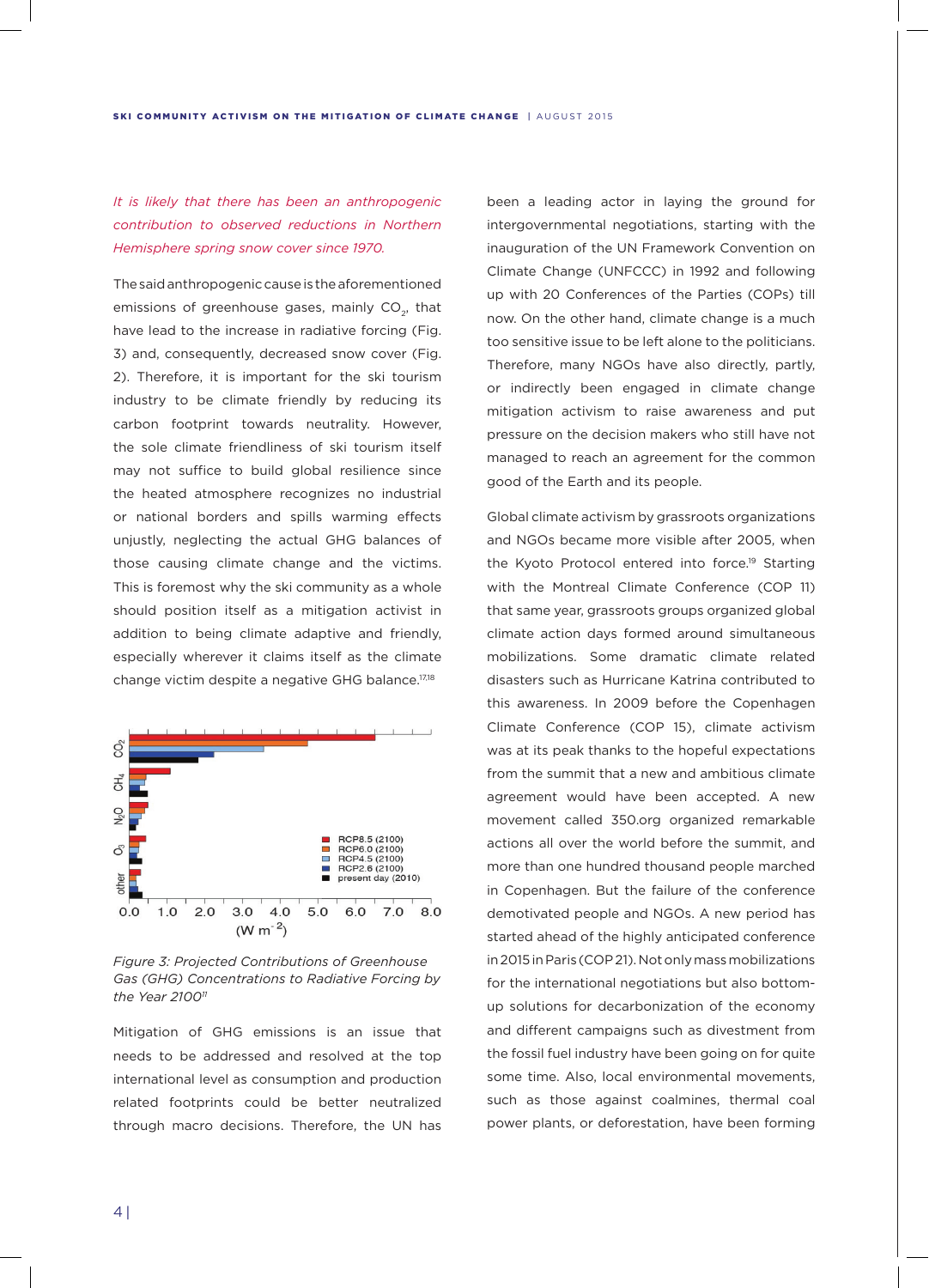#### a network as a part of the global climate movement.

#### *Ross Powers (Olympic Snowboarder):21*

*"I love snow and winter and I want to protect the powder. We all need to do what we can to fight global warming. We owe it to ourselves and, of course, to nature."*

Today, climate change activism is not only made visible by the primarily environmentalist NGOs but is also emerging within the ski community through specific examples from industrial, political, or consumer initiatives. For instance, the National Ski Areas Association (NSAA), the trade association of 325 ski resorts in North America, has adopted a climate change policy as an annex to its revised environmental charter,<sup>18</sup> which is currently endorsed by its 204 members. The policy clearly indicates a voluntary commitment to raise awareness and encourage both the industry and others to reduce GHG emissions by education of public and guests, communication with policy makers, advocacy for national legislation and regulation, and support for science-based solutions such as renewable energy. Actions related to such commitment were firstly embodied through the "Keep Winter Cool" campaign<sup>20</sup> launched in 2003 in collaboration with the Natural Resources Defense Council (NRDC), where ski resorts have demonstrated their reduction efforts through improved energy efficiency and provision or promotion of car pooling or mass transport for guests and employees. During the campaign, pro athletes have also been approached to speak about the fight against climate change.<sup>21</sup> The initiative has been one of the first acts on climate change mitigation tailored by the ski industry, becoming a model for other regions such as Australia.<sup>22</sup> Later in 2011, NSAA introduced the "Climate Challenge" program,<sup>23</sup> once again aiming to bring the industry together towards climate change mitigation by

engaging the participating ski resorts to develop GHG inventories, target certain carbon reduction limits, and implement strategies to achieve these aims. The NSAA reports the participation of eight, eighteen, nineteen, and thirty ski resorts in 2011, 2012, 2013, and 2014, respectively, and an overall reduction of 1,015 metric tons of  $CO<sub>2</sub>$  equivalent (MTCO2e) GHG emissions from a total inventory of 106,000 MTCO2e in 2013 as the early achievements of this young program. The ultimate aim for 2020 is to reduce emissions by 44% from 2013 levels.<sup>24</sup>



*Figure 4: "Climate Challenge" Program22*

Although not one of the most frequent destinations for ski tourism due to its relatively warmer climate and flat terrain, the UK is definitely one of the top international tourist generators for ski tourism.<sup>4</sup> In this respect, British snow sports enthusiasts and organizations such as the Ski Club of Great Britain (SCGB) have for many decades been a major driver in shaping the economic geography of ski tourism. Today the SCGB and its 30,000 registered members have taken on another important mission: to assess 231 ski resorts in terms of their green characters, with an emphasis on climate policies,<sup>25</sup> and to educate its members and interested parties on how to plan more climate friendly ski trips.<sup>26</sup> For the latter action, the organization launched the "Respect the Mountain" campaign in 2004. The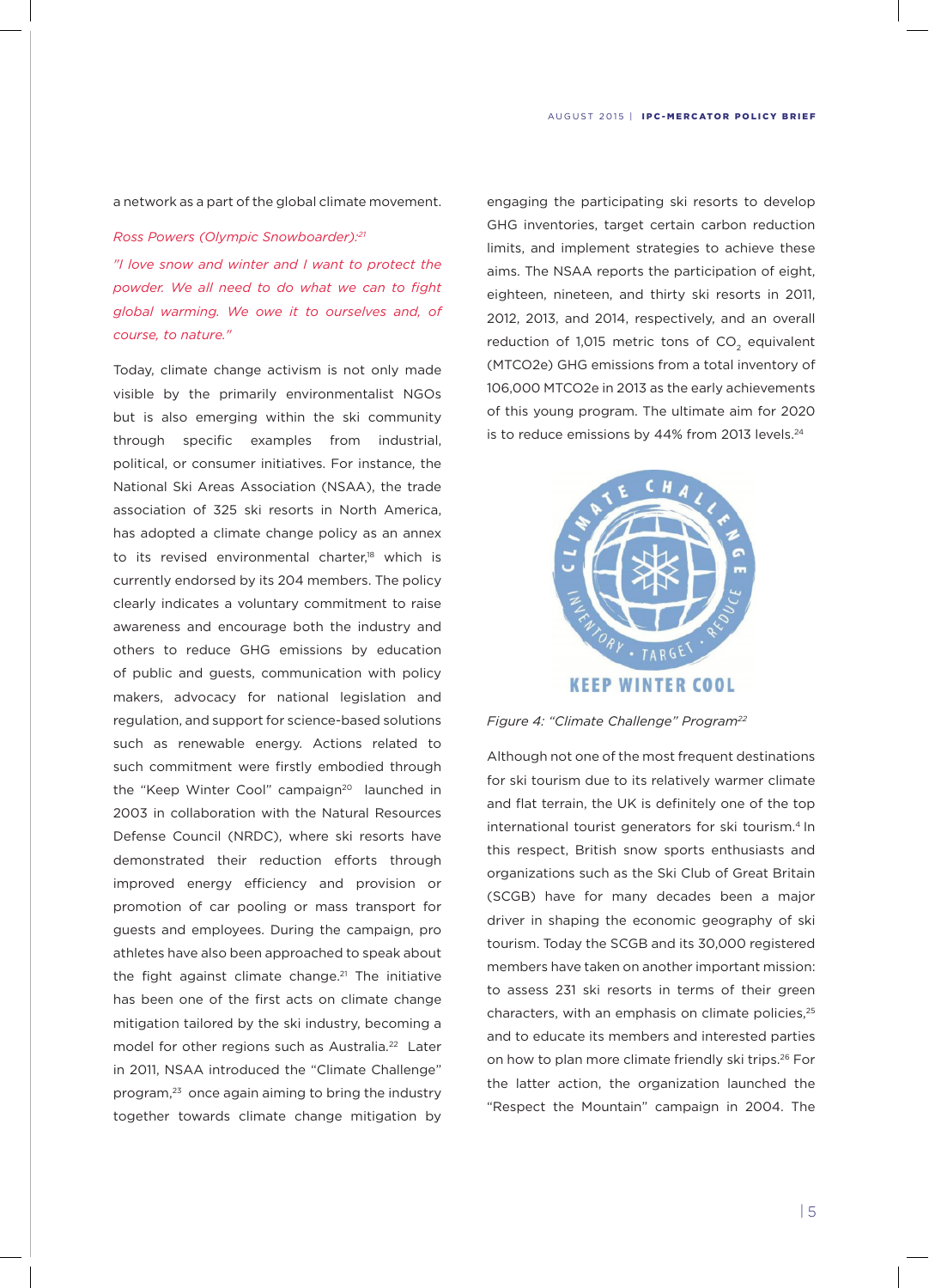campaign encompasses a member financed fund to support climate friendly and activist projects in the ski community, as well as an awareness platform for providing knowledge on ski travel carbon footprints via a special report on the UK ski travel patterns.<sup>27</sup> Likewise, the campaign was a benchmark for another small supplier but huge demander of ski tourism, the Netherlands, where environment and climate friendly ski travel practices are shared within the community, which follows a seven step approach similar to that of the SCGB.28,29

The Alps are the busiest venue for ski tourism, with 176 million annual visits and 19 million domestic skiers.4 Here the International Commission for the Protection of the Alps (Commission Internationale pour la Protection des Alpes – CIPRA), an organization that advocates and promotes sustainable development within the Alps since 1952, is one of the leading actors in climate change awareness and activism for the sake of ski tourism and environment. In this regard, CIPRA has launched the projects Alpstar<sup>30</sup> and cc.alps,<sup>31</sup> with the latter focusing on adaptation and adaptation consequences, including maladaptation, of namely climate measures. The Alpstar project, on the other hand, has been centered on carbon neutralization efforts and given birth to a pilot climate friendly ski resort by increasing its energy efficiency and introducing renewable energy options.<sup>32</sup> Such examples are becoming a model for competitors in the region, where the French government has even introduced a law that forces ski resorts to track the carbon footprints of lifts.33

The cradle of skiing, Nordic Europe, has also witnessed a rise of activist initiatives favoring immediate mitigation actions. For instance, the Save Our Snow organization based in Sweden calls on lift operators, equipment producers,

media, and the fellow skiers and snowboarders to raise awareness and contribute towards efforts to reduce the overall carbon footprint.<sup>34</sup> In neighboring Norway, such an initiative has been in effect since 2008 on an even larger scale. The Norwegian Ski and Biathlon Federations and the Ski Association ran the program "Hvit Vinter (White Winter)" for four years in order to communicate their guidelines<sup>35</sup> for environment and climate friendliness directly with their 216,000 members registered in some 1,200 clubs. However, the most recent bottom-up activist organizations in Nordic Europe are today formed as extensions of the U.S. based Protect Our Winters (POW) Foundation, reflecting the globalization of ski community activism on the mitigation of climate change, as currently exemplified in Norway<sup>36</sup> and Finland.<sup>37</sup> The parent POW foundation, on the other hand, is probably the most active of all, raising awareness and taking action mainly in the United States since 2007. Among its numerous actions, POW supports the education of children and resort communities, raises awareness on the negative climatic consequences of coal production on snow cover, puts pressure on policymakers, and engages world renowned pro athletes in the climate fight.<sup>38</sup> As of June 2015, the organization had 65,000 followers on social media.<sup>39</sup>



*Figure 5: "Save Our Snow" Climate Network33*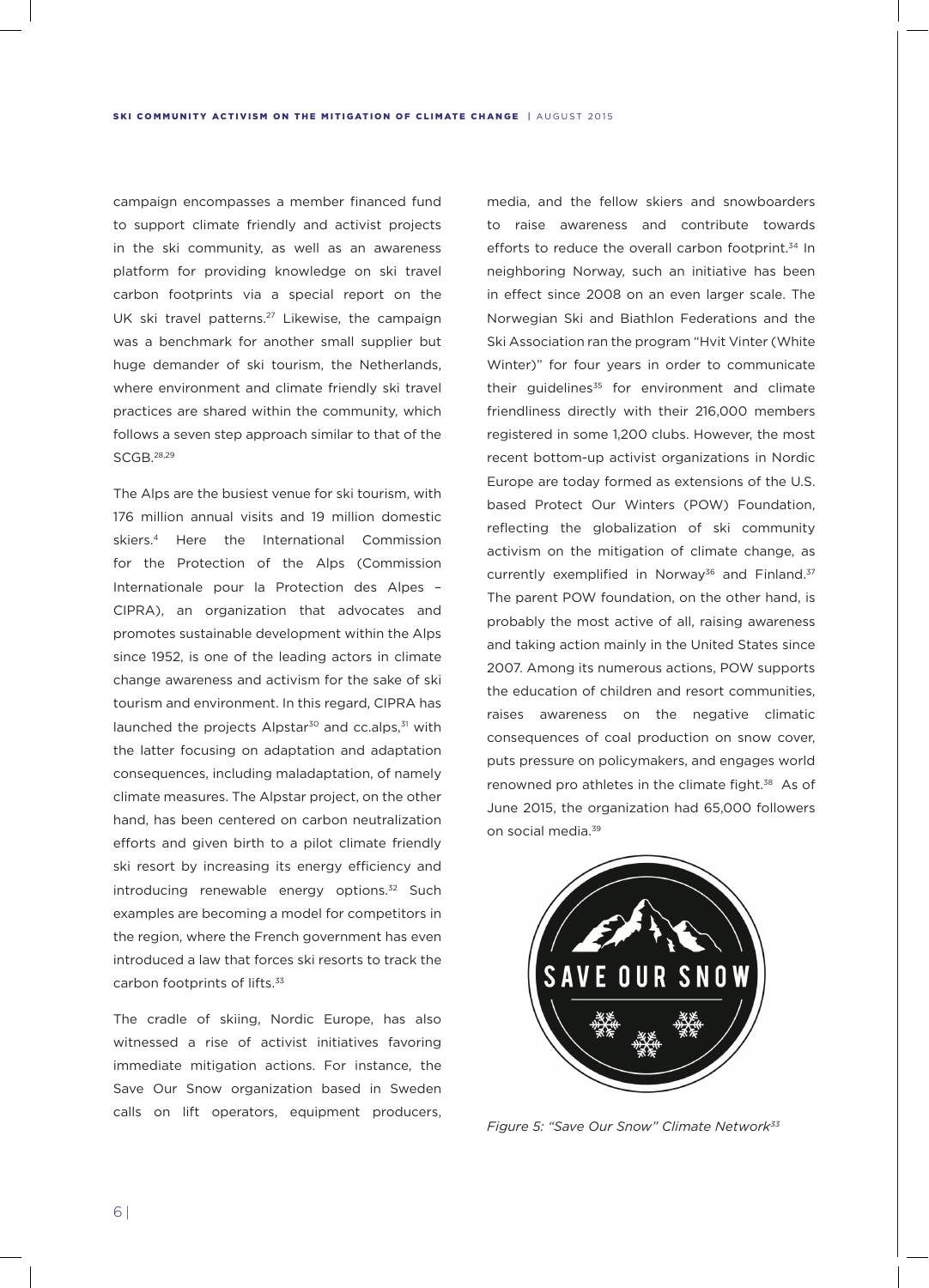## **Conclusions and Suggestions**

Activism in the ski community to mitigate climate change is a relatively young but growing affair. Enthusiasts, businesses, and locals of snow sports destinations are already directly affected by the negative impacts of climate change. Therefore, their responses towards adaptation to and mitigation of the change are visibly observed, compared to the reluctance of those parties who are less directly affected for the time being. Perception of greater risk leads to greater involvement.40

The question of who should be the first to be pushing for mitigation has a straightforward answer, since the supply side would put its whole business at risk whilst the demand side would lose only an entertainment activity. However, it is clear that even within the well-organized U.S. ski industry mitigation efforts and campaigns are based only on voluntarism. Moreover, there is more will towards technical adaptation by snowmaking—but then this common adaptation measure itself could become a major emitter should its high energy needs not be substituted by renewable sources. Therefore, it is vital for suppliers to acknowledge the climate change threat and act to prevent the problem rather than fix the symptom by "greenwashing" as criticized by some.<sup>41</sup>

It is also worth mentioning that a complete decarbonization of the supply side onsite will not help mitigation efforts as much as having contributions from the demand side will. Some carbon accounting studies show that 50% to 95% of ski tourism related CO<sub>2</sub> emissions result from the actual return trips of the visitors.<sup>26, 42</sup> Therefore, it is even more important to carry out the mitigation efforts collaboratively, whereby relatively more sustainable modes of travel such as shuttle services, trains, carpooling, etc. are provided and promoted to the visitors.

A third point central to the prosperity of this climate change mitigation activism is globalizing these efforts by putting pressure on local, national, and international policymakers. Ski resorts would be willing to become climate friendly as long as there is a financial return throughout their investment cycles. Skiers would be willing to become climate friendly as long as they can afford saving snow throughout their lifetime. However, neither an investment cycle nor the span of a human life is a sufficient time period in which one can develop a sustainable climate friendliness that would otherwise be interested in the future of the next generations. Moreover, neither the individual nor the collective efforts of the ski community would be sufficient for mitigation as long as external industries and households keep up their current level of emissions. Therefore, the inclusion of macro decisions in the climate fight is an initial must, especially for countries like China and Turkey, where giant budgets are planned for ski tourism development but no strong argument supports climate change mitigation and even counterproductive practices exist.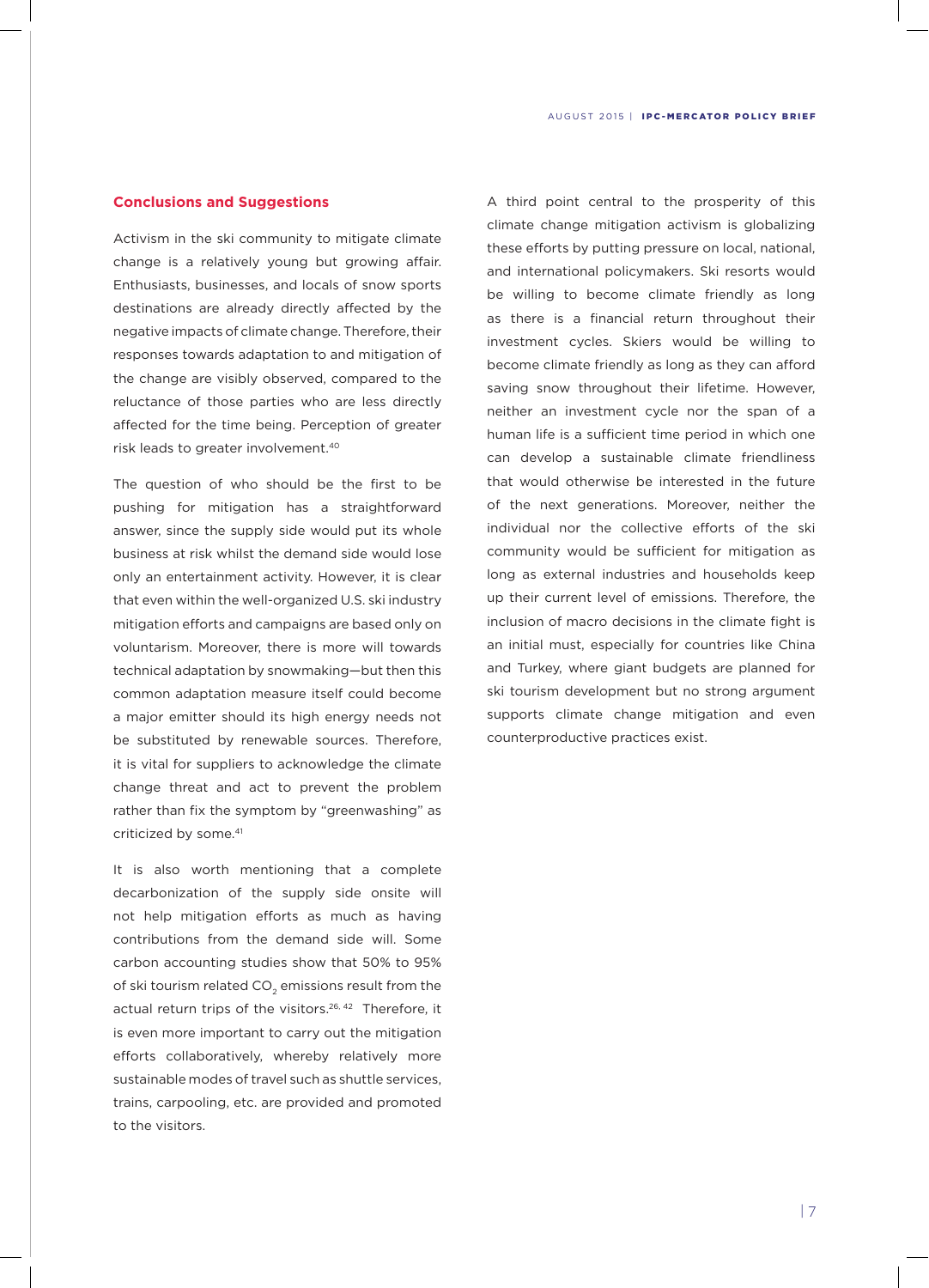## **END NOTES**

1 | Intergovernmental Panel on Climate Change, Climate Change 2014 *Synthesis Reports: Summary for Policymakers* (Cambridge: Cambridge University Press, 2014).

2 | Bicknell, S. and P. McManus, "The Canary in the Coalmine: Australian Ski Resorts and their Response to Climate Change," *Geographical Research* 44, no. 4 (2006): 386-400. DOI: 10.1111/j.1745-5871.2006.00409.x.

3 | World Travel & Tourism Council, *Travel & Tourism: Economic Impact* 2014 World. 2014. Retrieved from http://www.wttc.org/-/media/ files/reports/economic%20 impact%20research/ regional%20reports/world2014.pdf.

4 | Vanat, L. 2014 *International Report on Snow & Mountain Tourism: Overview of the Key Industry Figures for Ski Resorts*, 2015, retrieved from http:// www.vanat.ch/RM-world-report-2015.pdf.

 Gilbert, D. and S. Hudson, "Tourism demand constraints: a skiing participation," *Annals of Tourism Research* 27, no. 4 (2000): 906-925, DOI: 10.1016/S0160-7383(99)00110-3

5 | Gilbert, D. and S. Hudson, "Tourism demand constraints: a skiing participation," *Annals of Tourism Research* 27, no. 4 (2000): 906-925, DOI: 10.1016/S0160-7383(99)00110-3

6 | Englin, J. and K. Moeltner, "The Value of Snowfall to Skiers and Boarders," *Environmental and Resource Economics* 29 no. 1(2004): 123-136.

7 | Andronikidis, A., C.A. Vassiliadis, C. Priporas, and I. Kamenidou, "Examining leisure constraints for ski centre visitors: implications for services marketing," *Journal of Hospitality & Leisure Marketing* 15 no. 4 (2007): 69-86, DOI: 10.1300/ J150v15n04\_05.

8 | Scott, D., C.M. Hall, and S. Gössling, *Tourism and Climate Change: Impacts, Adaptation and Mitigation* (London: Routledge, 2012).

9 | Demiroğlu, O. C., H. Dannevig, and C. Aall, "The multidisciplinary literature of ski tourism and climate change," in *Tourism Research: An Interdisciplinary Perspective,* ed. M. Kozak and N. Kozak, 223-237 (Cambridge: Cambridge Scholars Publishing, 2013).

10 | Gilaberte-Burdalo, M., F. Lopez-Martin, M.R. Pino-Otin, and J.I. Lopez-Moreno, "Impacts of climate change on ski industry," *Environmental Science & Policy*, 44 (2014): 51-61, DOI: 10.1016/j. envsci.2014.07.003

11 | Intergovernmental Panel on Climate Change, *Climate Change 2013: The Physical Science Basis.*  (Cambridge: Cambridge University Press, 2013).

12 | Abegg, B., S. Agrawala, F. Crick, and A. de Montfalcon, "Climate change impacts and adaptation in winter tourism," in *Climate Change in the European Alps: Adapting Winter Tourism and Natural Hazards Management*, ed. S. Agrawala, 25-60 (Paris: OECD, 2007).

13 | Steiger, R. and B. Abegg, "Klimawandel und Konkurrenzfähigkeit der Skigebiete in den Ostalpen," in *Tourismus und mobile Freizeit*, ed. R. Egger & K. Luger, 319-332 (BoD: Norderstedt, 2015).

14 | Dawson, J. and D. Scott, "Managing for climate change in the alpine ski sector," *Tourism Management* 35 (2014): 244-254, DOI: 10.1016/j. tourman.2012.07.009.

15 | Elsasser, H. and R. Bürki, "Climate change as a threat to tourism in the Alps," *Climate Research* 20 (2002): 253-257, DOI: 10.3354/cr020253.

16 | Scott, D. and G. McBoyle, "Climate change adaptation in the ski industry," *Mitigation and Adaptation Strategies for Global Change* 12, no.8 (2007): 1411-1431, DOI: 10.1007/s11027-006-9071-4.

17 | alpMedia, "Negative CO<sub>2</sub> balance in the Alpine region," *CIPRA*, 2007, retrieved from http://www. cipra.org/en/news/2782.

18 | National Ski Areas Association, *Sustainable Slopes: The Environmental Charter for Ski Areas*, 2005, retrieved http://www.nsaa.org/ media/20665/charter.pdf.

19 | Şahin, Ü., *Türkiye'nin İklim Politikalarında Aktör Haritası* (Istanbul: İstanbul Politikalar Merkezi, 2014).

20 | Natural Resources Defense Council, "Ski Industry Teams With Top Environmental Group NRDC on New "Keep Winter Cool" Campaign to Fight Global Warming," *Environmental News: Media Center*, 2003, retrieved from http://www. nrdc.org/media/pressreleases/030219.asp.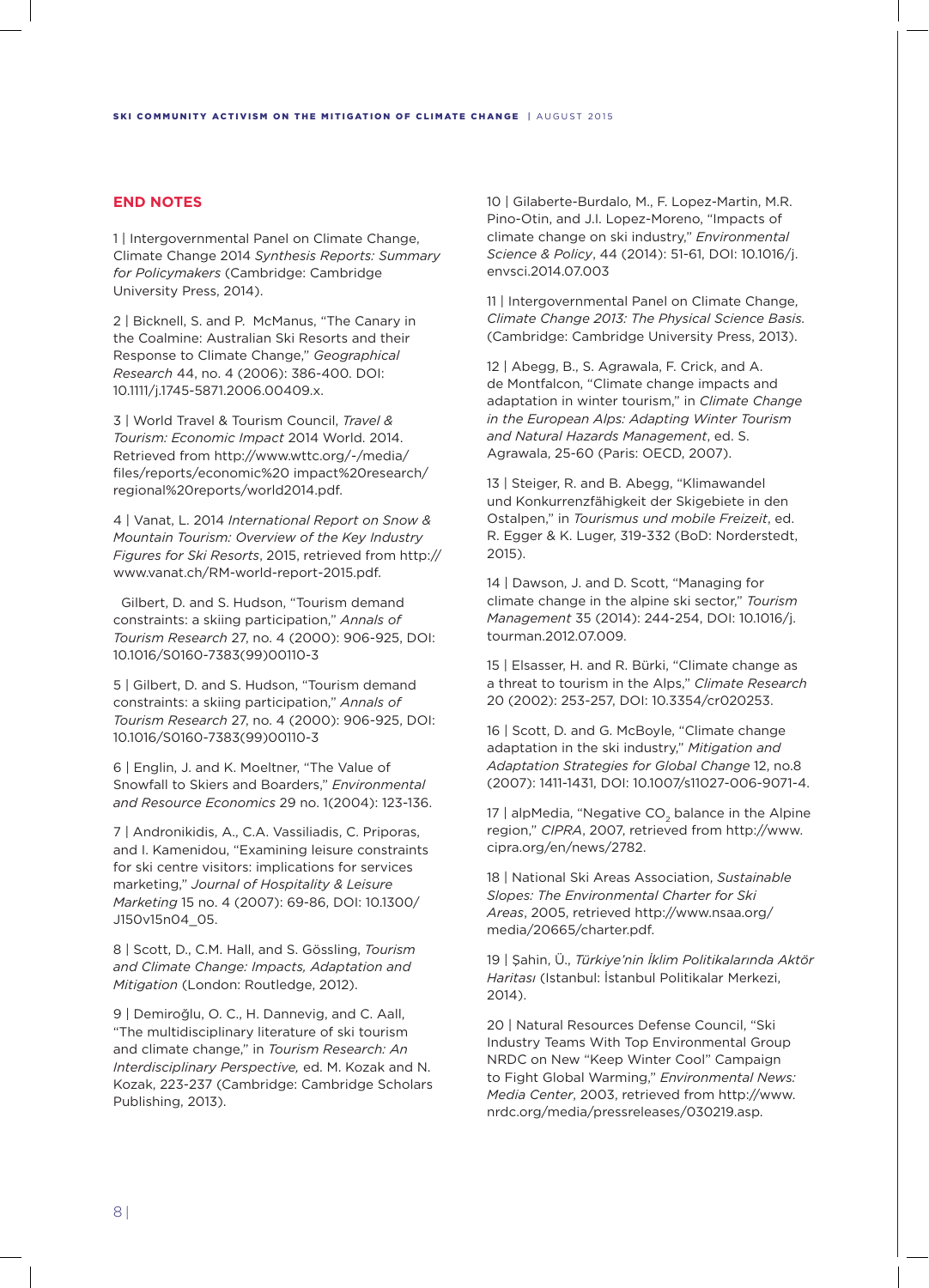21 | National Ski Areas Association, "Guest/ Outreach Campaigns," *Environment*, 2015, retrieved from http://www.nsaa.org/environment/ guest-outreach-campaigns.

22 | Perisher Blue Pty Ltd, "ASAA & Keep Winter Cool," *Resort Info*, 2015, retrieved from http:// www.perisher.com.au/resort-info/environment/ asaa-keep-winter-cool.

23 | National Ski Areas Association, "Climate Change," *Environment,* 2015, retrieved from http:// www.nsaa.org/environment/climate-change.

24 | National Ski Areas Association, 2014 *Climate Challenge Results*, 2014, retrieved from http://www.nsaa.org/media/213336/ climate201314challenge\_results\_report.pdf.

25 | Ski Club of Great Britain, "Green Resort Guide: Environmental Overview," *Ski Resorts*, 2012, retrieved from http://www.skiclub.co.uk/skiclub/ skiresorts/greenresorts/overview.aspx.

26 | Ski Club of Great Britain, "Respect the Mountain," *Planning Your Holiday,* 2013, retrieved from http://www.skiclub.co.uk/skiclub/ respectthemountain/default.aspx.

27 | Thorne, P., The CO2 *Costs of Ski Travel from the UK*, 2012, retrieved from http://www.skiclub. co.uk/assets/files/documents/co2travel.pdf.

28 | Ski Club of Great Britain, "What can you do? Seven steps to preserve the mountains," *Planning Your Holiday,* 2012, retrieved from http:// www.skiclub.co.uk/skiclub/respectthemountain/ environment/whatcanyoudo.aspx.

29 | Respect the Mountain, *7 Ways to Respect the Mountains* 2015, retrieved from http://www. respectthemoun tains.com/7-ways-to-respectthe-mountains.

30 | Commission Internationale pour la Protection des Alpes (2011). *Alpstar: Toward Carbon Neutral Alps.* Retrieved from http://alpstar-project.eu

31 | Commission Internationale pour la Protection des Alpes (2015). *cc.alps.* Retrieved from http:// www.cipra.org/en/cipra/international/projects/ completed/cc-alps

32 | Commission Internationale pour la Protection des Alpes, *Mesures et analyses des consommations énergétiques de la station des Orres(Hautes-Alpes):Propositions d'améliorations*  *et perspectives de production d'énergies renouvelables,* 2011, retrieved from http://www. cipra.org/en/cipra/international/projects/ completed/cc-alps.

33 | alpMedia, "Green winter sports," News, 2013, retrieved from http://www.cipra.org/en/news/4917.

34 | Save Our Snow, *Our Objectives,* 2015, retrieved from https://www.saveoursnow.se/en.

35 | Norges Skiforbund, Norges Skiskytterforbund & Skiforeningen, Guide for *klima- og miljøtiltak i skiarrangementer,* 2009, retrieved from http:// www.skiforbundet.no/Documents/Arrangement/ IDRETT-305611-v1-Hvit\_vinter\_arrangement\_ guide.pdf.

36 | Protect Our Winters Norge, *Protect Our Winters Norge,* 2014, retrieved from https://www. facebook.com/ProtectOurWintersNorge.

37 | Protect Our Winters Finland, *Protect Our Winters Finland,* 2014, retrieved from http:// protectourwinters.fi.

38 | Protect Our Winters, *Programs,* 2015, retrieved from http://protectourwinters.org/ programs.

39 | Protect Our Winters, *Protect Our Winters,* 2015, retrieved from www.facebook.com/ ProtectOurWinters.

40 | Roser-Renouf, C., E. W. Maibach, A. Leiserowitz, and X. Zhao, "The genesis of climate change activism: from key beliefs to political action," *Climatic Change* 125 (2014): 163-178, DOI: 10.1007/s10584-014-1173-5.

41 | Clifford, H., *Downhill Slide: Why the Corporate Ski Industry is Bad for Skiing, Ski Towns, and the Environment* (San Francisco: Sierra Club Books, 2002).

42 | alpMedia (2009). 'First carbon-footprint calculation for a ski school', *CIPRA*. Retrieved from http://www.cipra.org/en/news/3574.